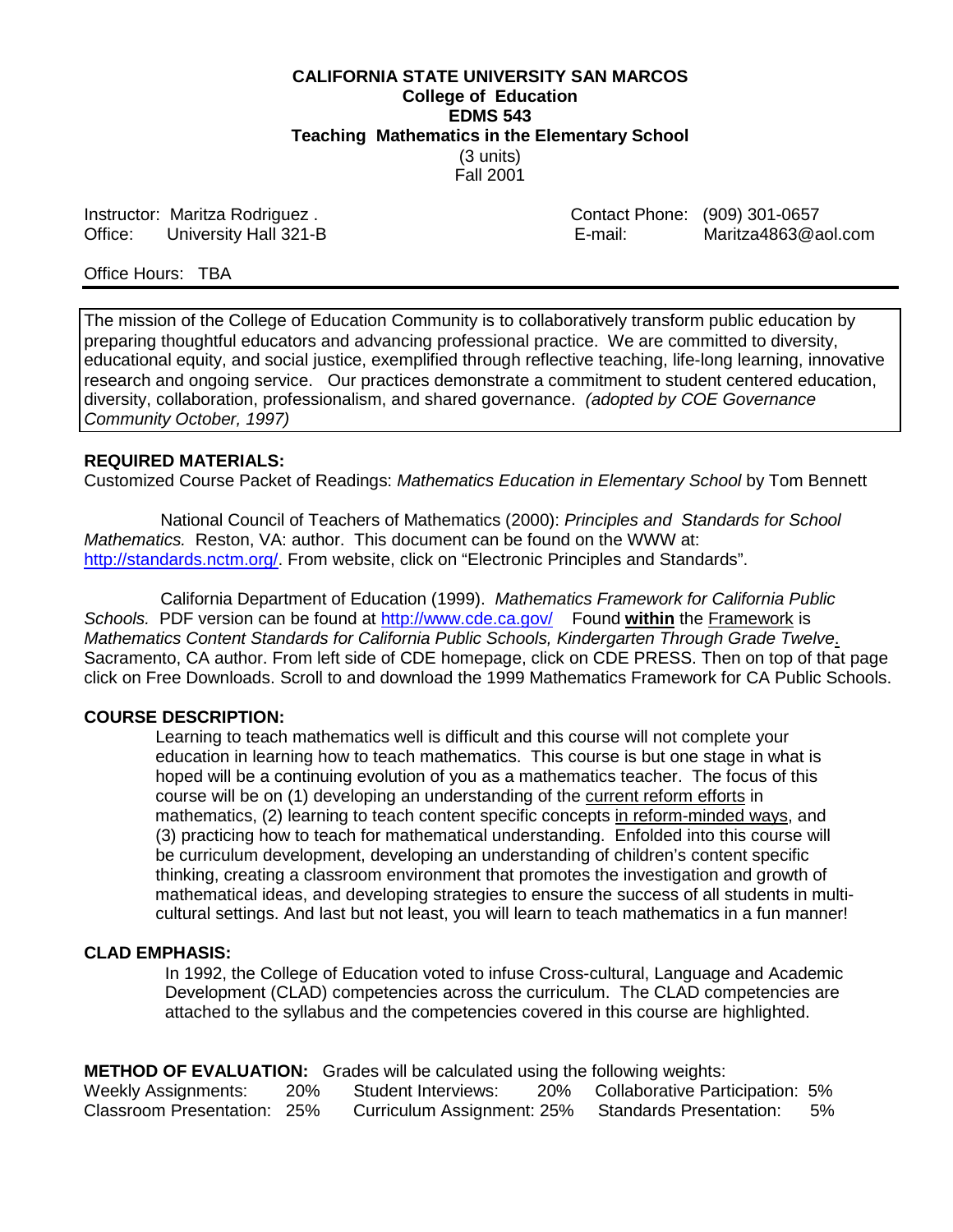- Weekly Assignments (20%) Each week students will write a "meaningful" one page reflection on the article(s) assigned to be read for that week. Each assignment will have ½-inch top, bottom and right margins and a 1-inch left margin. Use single spacing with **only** your name and class session as a heading. These reflections should not repeat what is in the assigned readings. Instead, reflect on, analyze, and connect what is contained in the readings to your own educational experiences, beliefs and thoughts. **You are to turn in only one reflection per week (your choice).**
- Student Interviews (20%) You and one of your classmates will conduct a series of four different student interviews based on questions provided in class. For each interview, you will ask questions to any one student at a predetermined grade level. The purpose of this activity is to get you to begin thinking about students' mathematical understanding, to learn how to effectively pose questions and interpret the meaning of students' answers, and to provide you with valuable opportunities to interact with students.
- Classroom Presentation (25%) Working in small groups you will develop a lesson on a predetermined mathematical topic that you will present to the class. The purpose of this activity is to help you learn how to design effective mathematical activities that reflect the current reform efforts, to provide you with an opportunity to begin compiling mathematical activities that will prove beneficial when you teach, and to provide you with an opportunity to practice teaching mathematics. You will receive feedback on your lesson from your peers as well as the instructor.
- Curriculum Assignment (25%) Students will review mathematics curriculum (e.g., a textbook) at one grade level and write a short paper outlining the strengths and weaknesses of the curriculum. Students will also be asked to provide suggestions for how the curriculum might be used by teachers to be effective.
- Standards Assignment (5%) You will give a brief, oral presentation (no more than 10 minutes) in class of a predetermined mathematics curriculum standard(s). This will be assigned to each student during Session 1.
- Collaborative Participation (5%) Defined as **actively** engaging in discussions/activities in **all** class sessions. A **positive attitude** is also part of the criteria for this definition.

**GRADING SCALE:** Grades will be based on the following grading scale:

| B 85 - 89 %                      | B-…………80 - 84 % |
|----------------------------------|-----------------|
| $C_{\dots}$ 75 - 79% C- 70 - 74% |                 |
|                                  |                 |
| F below 60 %                     |                 |

**Punctual attendance and active participation** are essential in this class, not only for you to learn, but so that others may benefit from your input. Due to the dynamic and interactive nature of this course, all students are expected to attend all classes and participate actively. Consistent with the COE's Attendance Policy, for each two class sessions missed, your grade may be lowered one letter grade. For grading purposes, two late arrivals or early departures of more than 15 minutes will be considered the same as one missed class session. Students missing more than 20% of class time may fail this course. Please discuss with me any extenuating circumstances that will cause you to miss class prior to your absence. Attendance will be taken at each class session. Furthermore, grades on assignments turned in late will be lowered unless **prior arrangements** have been made with the instructor.

# **PLAGIARISM AND CHEATING:**

Please be sure to read and understand the university policy on plagiarism and cheating as it will be strictly enforced. Academic dishonesty will not be tolerated and will result in a failing grade for this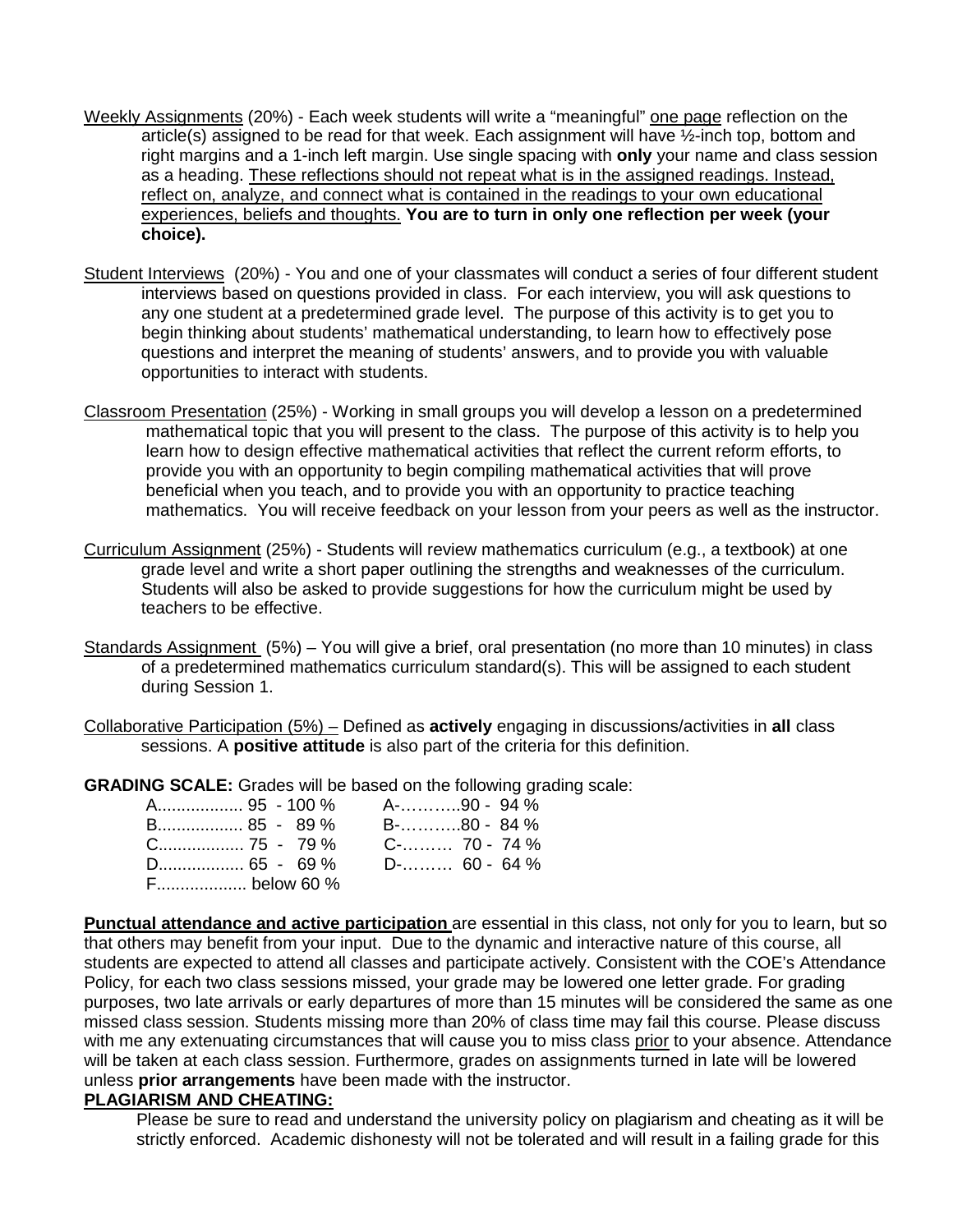## **TOPIC AND ASSIGNMENT DUE** *ON* **THAT DAY\_\_\_\_\_\_\_\_\_\_\_\_\_\_\_\_\_\_\_\_\_\_\_\_\_**

# **Session #1 (8/27/2001) COURSE INTRODUCTIONS** NO ASSIGNMENT DUE TODAY ASSIGNMENT OF NCTM STANDARDS FOR SESSION #4

#### **Session #2 (8/29) MODELING**

Carpenter, T.P., Fennema, E., Franke, M.L., Empson, S., & Levi, L. (in preparation). Problem solving as modeling. In Cognitively Guided Instruction in Mathematics: Professional development in primary mathematics (pp.47-49). Madison, WI: Wisconsin Center for Educational Research.

 Carpenter, T.P., Ansell, E., Frank, M.L., Fennema, E., Weisbeck, L. (1993). Models of problem solving: A study of kindergarten children's problem solving processes. Journal for Research in Mathematics Education, 24 (5), 427-440.

# **Session #3 (9/05)**

# **CHILDREN'S UNDERSTANDING**

Carpenter, T.P., & Lehrer, R. (in preparation). Teaching and learning mathematics with understanding.

 Ginsburg, H.P. & Baron, J. (1993). Cognition: Young children's construction of mathematics. In R.J. Jensen (Ed.), Research ideas for the classroom: Early childhood mathematics, (pp. 3-21). New York, NY: Macmillan Publishing Company.

#### **Session #4 (9/10)**

# **FRAMEWORK AND STANDARDS**

 National Council of Teachers of Mathematics (2000). *Principles and Standards for School Mathematics*. Reston, VA: author. This document can be found on the WWW at http://standards.nctm.org/.

 California Department of Education (1999). Mathematics Content Standards for California Public Schools, Kindergarten Through Grade Twelve. Sacramento, CA: author. This document can be found on the web at http://www.cde.ca.gov/cdepress

#### **Session #5 (9/12)**

# **ADDITION AND SUBTRACTION (Part 1)**

Carpenter, T.P., Fennema, E., Franke, M.L., Empson, S., & Levi, L. (in preparation). What is cognitively guided instruction (CGI)?. In Cognitively Guided Instruction in Mathematics: Professional development in primary mathematics (pp. 1-3). Madison, WI: Wisconsin Center for Educational Research.

 Carpenter, T.P., Fennema, E., Franke, M.L., Empson, S., & Levi, L. (in preparation). Children's mathematical thinking. In Cognitively Guided Instruction in Mathematics: Professional development in primary mathematics (pp. 4-7). Madison, WI: Wisconsin Center for Educational Research.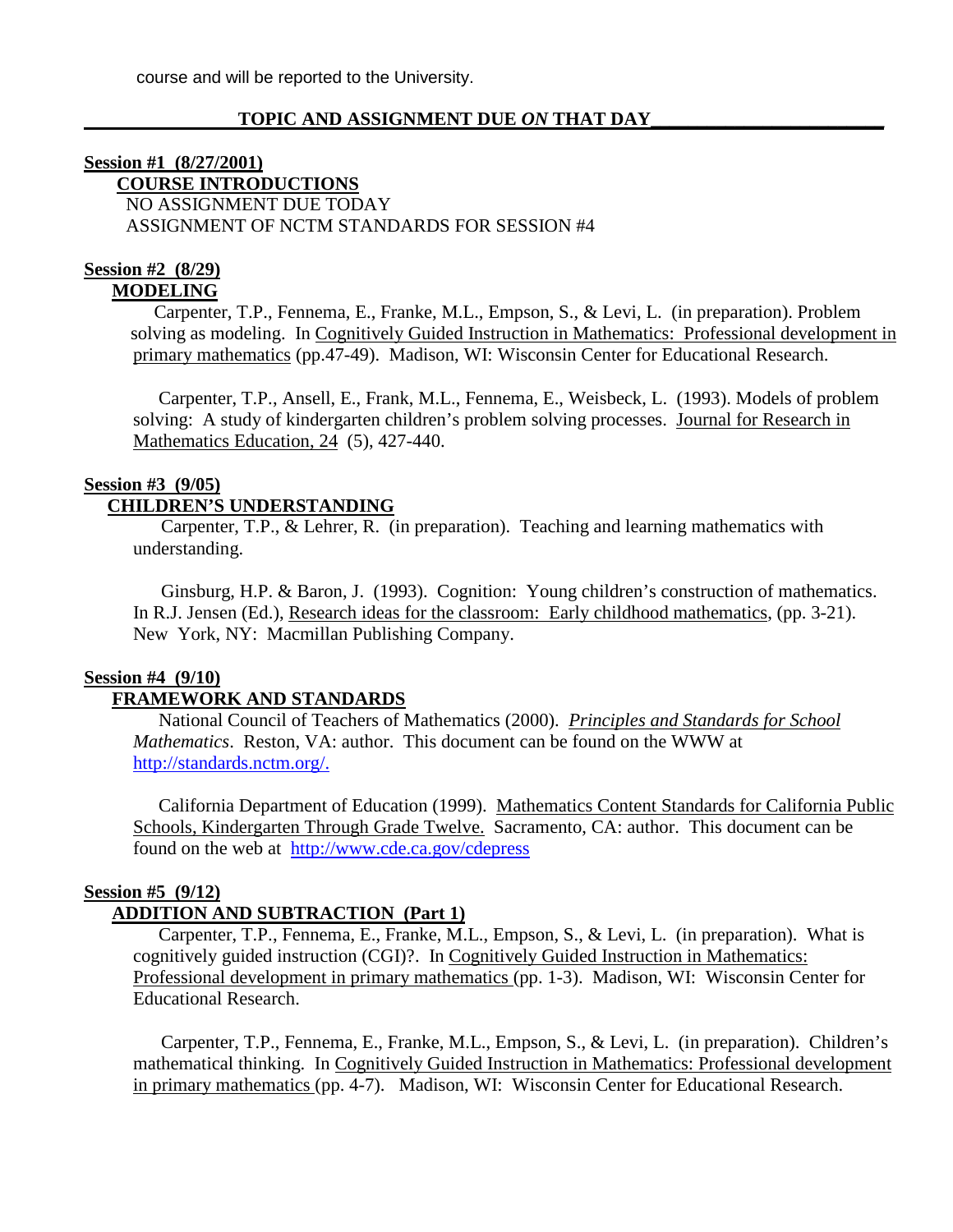3

 Carpenter, T.P., Fennema, E., Franke, M.L., Empson, S., & Levi, L. (in preparation). Classification of addition/subtrction. In Cognitively Guided Instruction in Mathematics: Professional development in primary mathematics (pp. 8-13). Madison, WI: Wisconsin Center for Educational Research.

 Carpenter, T.P., Fennema, E., Franke, M.L., Empson, S., & Levi, L. (in preparation). Children's solution strategies of addition/subtraction problems. In Cognitively Guided Instruction in Mathematics: Professional development in primary mathematics (pp. 14-29). ). Madison, WI: Wisconsin Center for Educational Research.

# **Session #6 (9/17)**

#### **INTERVIEWS**

 Huinker, D.M. (1993). Interviews: A window to students' conceptual knowledge of the operations. In N.L. Webb (Ed.) Assessment in the mathematics classroom: 1993 Yearbook (pp. 80-86). Reston, VA: National Council of Teachers of Mathematics.

# **Session #7 (9/19)**

# **TECHNOLOGY**

Dick, T. (April 1988). The continuing calculator controversy. Arithmetic Teacher, 37-41

# **INSTRUCTIONAL PRACTICES (Part 1)**

Heaton, R.M. (1996). Learning while doing: Understanding early efforts to create new practices of teaching and learning mathematics for understanding. In D. Schifter (Ed.), What's happening in math class?: Reconstructing professional identities Vol. 2 (pp. 74-80). New York: Teachers College

 Lester, J.B. (1996). Establishing a community of mathematics learners. In D. Schifter (Ed.), What's happening in math class?: Envisioning new practices through teacher narratives Vol. 1 (pp. 88-102). New York: Teachers College.

# **INSTRUCTIONAL PRACTICES (Part 2)**

 Ball, D.L. (Summer 1992). Magical hopes: Manipulatives and the reform of math education. American Educator, 14, 16-18, 46-47

#### **Session #8 (9/24)**

# \***Interview #1 Due Today (Everyone--NOT Optional)**

#### **FRACTIONS**

# **\*Fractions Interview Due Today (Option For Interview #2)**

 Bezuk, N. & Bieck, M. (1993). Current research on rational numbers and common fractions: Summary and implications for teachers (pp. 118-136). In D.T. Owens (Ed.), Research Ideas for the classrooms: Middle grades mathematics. New York: Macmillan.

 Empson, S.B. (October 1995). Using sharing situations to help children learn fractions. Teaching Children Mathematics, 110-114.

 Owens, D.T. & Super, D.B. (1993). Teaching and learning decimal fractions (pp. 137-158). In D.T. Owens (Ed.), Research ideas for the classrooms: Middle grades mathematics. NY: Macmillan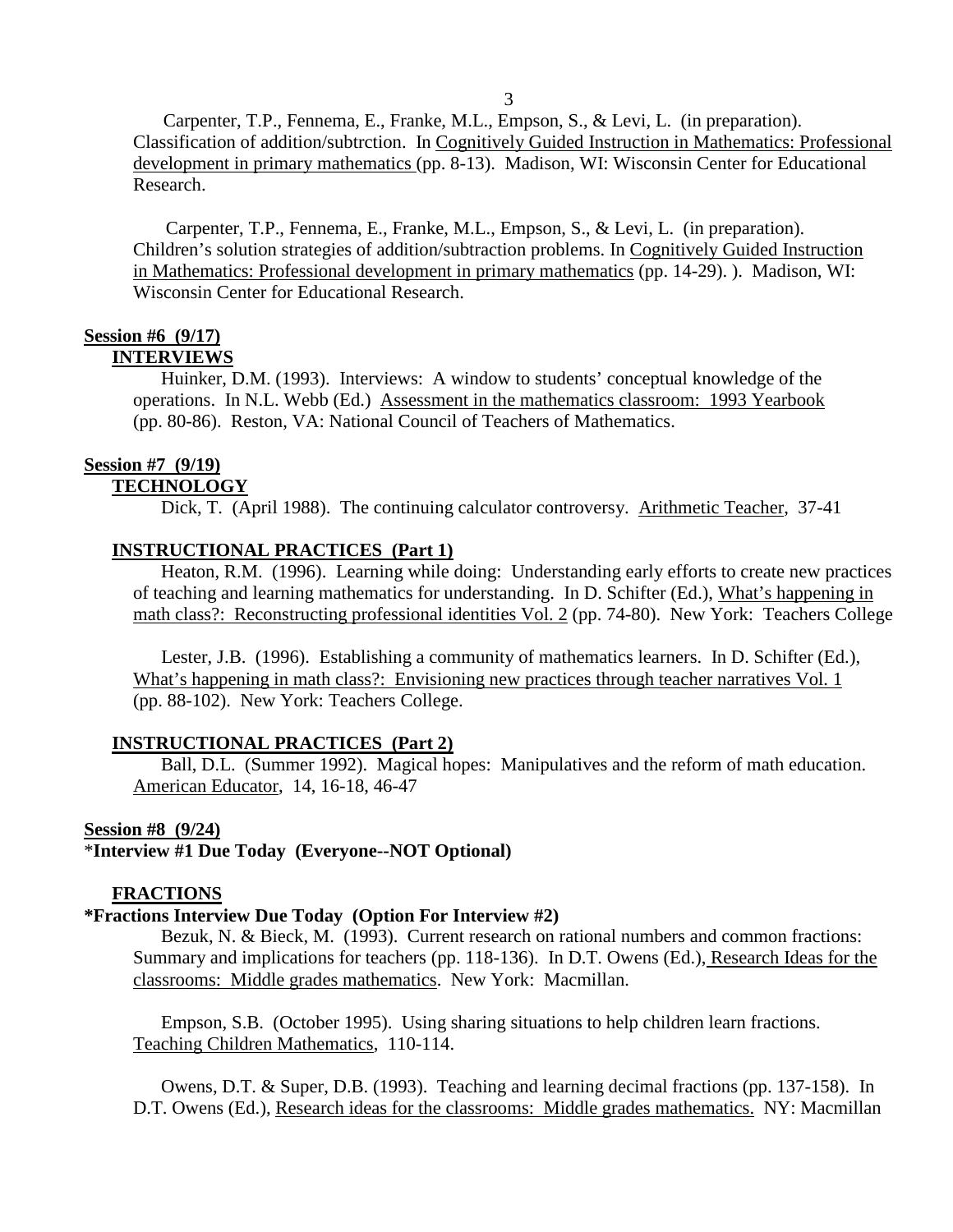#### **Session #9 (9/26) MEASUREMENT AND SCALE**

#### **\*Measurement and Scale Interview Due Today (Option For Interview #2)**

 Sanford, S. (1993). Assessing measurement in the primary grades. In N.L. Webb (Ed.), Assessment in the mathematics classroom: 1993 Yearbook (pp. 74-79). Reston, VA: National Council of Teachers of Mathematics.

 Hendry, A.M. (1996). Facilitating children's construction of their own mathematical understandings. In D. Schifter (Ed.), What's happening in math class?: Envisioning new practices through teacher narratives Vol. 1 (pp. 9-13). New York: Teachers College.

# **Session #10 (10/01)**

# **GEOMETRY**

#### **\*Geometry Interview Due Today (Option For Interview #3)**

Nitabach, E. & Lehrer, R. (April 1996). Developing spatial sense through area measurement. Teaching Children Mathematics, 2 (8), 473-476.

Sovchik, R.J. (1996). Geometry (pp. 493-525). In Teaching mathematics to children, (2nd ed.). New York: Harper Collins.

#### **Session #11 (10/03)**

#### **FUNCTIONS AND ALGEBRA**

#### **\*Functions and Algebra Interview Due Today (Option For Interview #3)**

 Usiskin, Z. (February 1997). Doing algebra in grades K-4. Teaching Children Mathematics, 3 (6), 346-356.

#### **Session #12 (10/08)**

#### **STATISTICS AND PROBABILITY**

#### **\*Statistics and Probability Interview Due Today (Option For Interview #3)**

 Russell, S. J. & Mokros, J. (February 1996). What do children understand about average? Teaching Children Mathematics,2 (6), 360-364.

 Fennell, F. (1993). Probability. In T.E. Rowan & L.J. Morrow (Eds.), Implementing the K-8 curriculum and evaluation standards: Readings from the arithmetic teacher (pp. 78-82). Reston, VA: National Council of Teachers of Mathematics.

 Friel, S. N. & Corwin, R.B. (1993). The statistics standards in K-8 mathematics. In T.E. Rowan & L.J. Morrow (Eds.), Implementing the K-8 curriculum and evaluation standards: Readings from the arithmetic teacher (pp 73-77). Reston, VA: National Council of Teachers of Mathematics.

#### **Session #13 (10/10)**

#### **NUMBER CONCEPTS AND PLACE VALUE**

# **\*Number Concepts and Place Value Interview Due Today (Option For Interview #4)**

 Carpenter, T.P., Fennema, E., Franke, M.L., Empson, S., & Levi, L. (in preparation). Base-ten number concepts. In Cognitively Guided Instruction in mathematics: Professional development in primary mathematics (pp. 67-90). Madison WI: Wisconsin Center for Ed. Research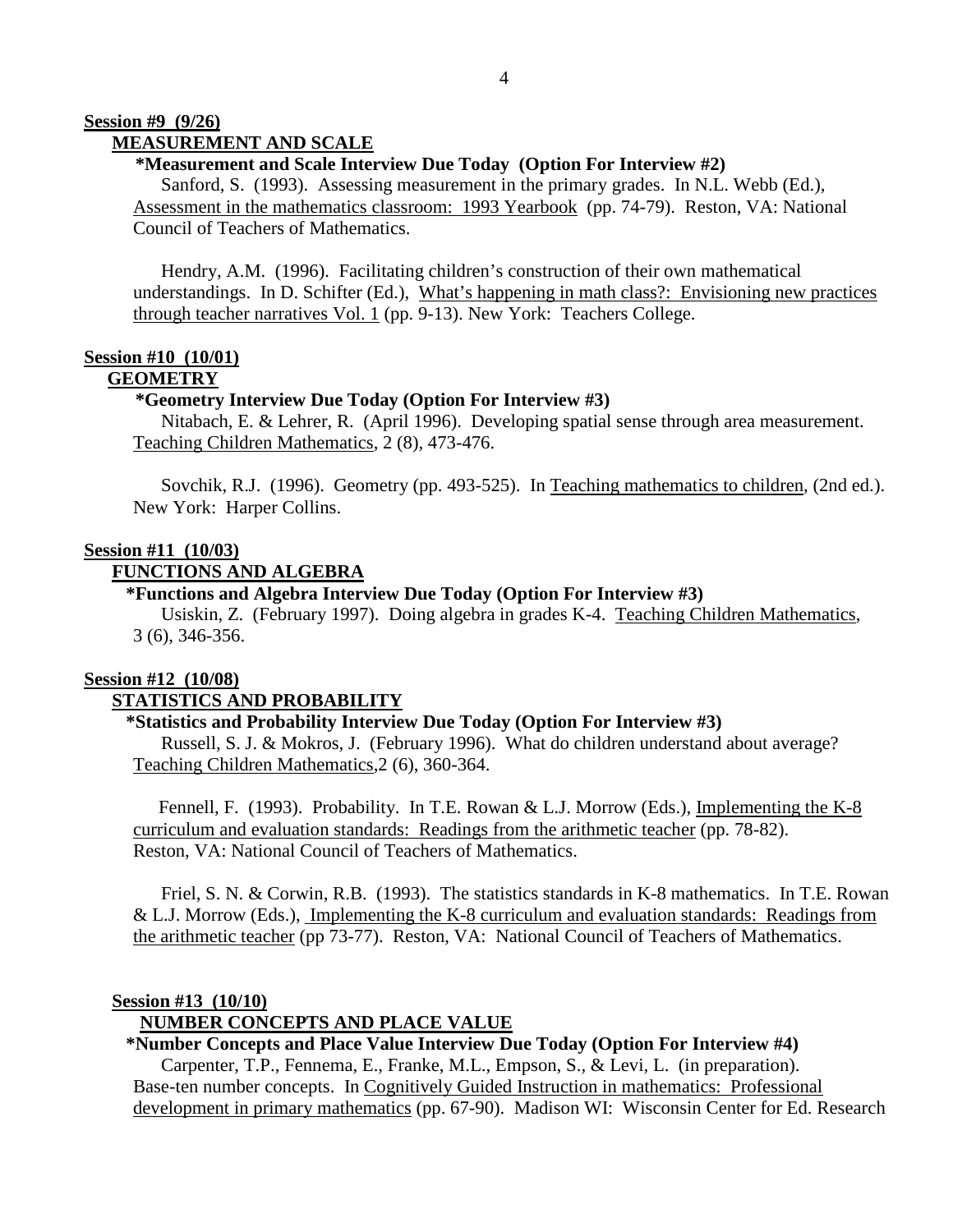# **ADDITION AND SUBTRACTION (Part 2)**

# **\*Addition and Subtraction Interview Due Today (Option For Interview #4)**

Hiebert, J., Carpenter, T.P., Fennema, E., Fuson, K., Human, P., Murray, H., Olivier, A., & Wearne, D. (in preparation). Designing classrooms for learning mathematics with understanding.

#### **Session #15 (10/17)**

#### **MULTIPLICATION AND DIVISION**

#### **\*Multiplication and Division Interview Due Today (Option For Interview #4)**

Carpenter, T.P., Fennema, E., Franke, M.L., Empson, S., & Levi, L**.** (in preparation). Multiplication and division. In Cognitively Guided Instruction in mathematics: Professional development in primary mathematics (pp. 30-46). Madison, WI: Wisconsin Center for Ed. Research

Carey, D.A., Fennema, L., Carpenter, T.P., & Franke, M.L. (1995). Equity and mathematics education. In W.G. Secada, E. Fennema, & L.B. Adajian (Eds.), New directions for equity in mathematics education (pp. 93-125). New York: Cambridge.

#### **STUDENT TEACHING BEGINS 10/18/2001**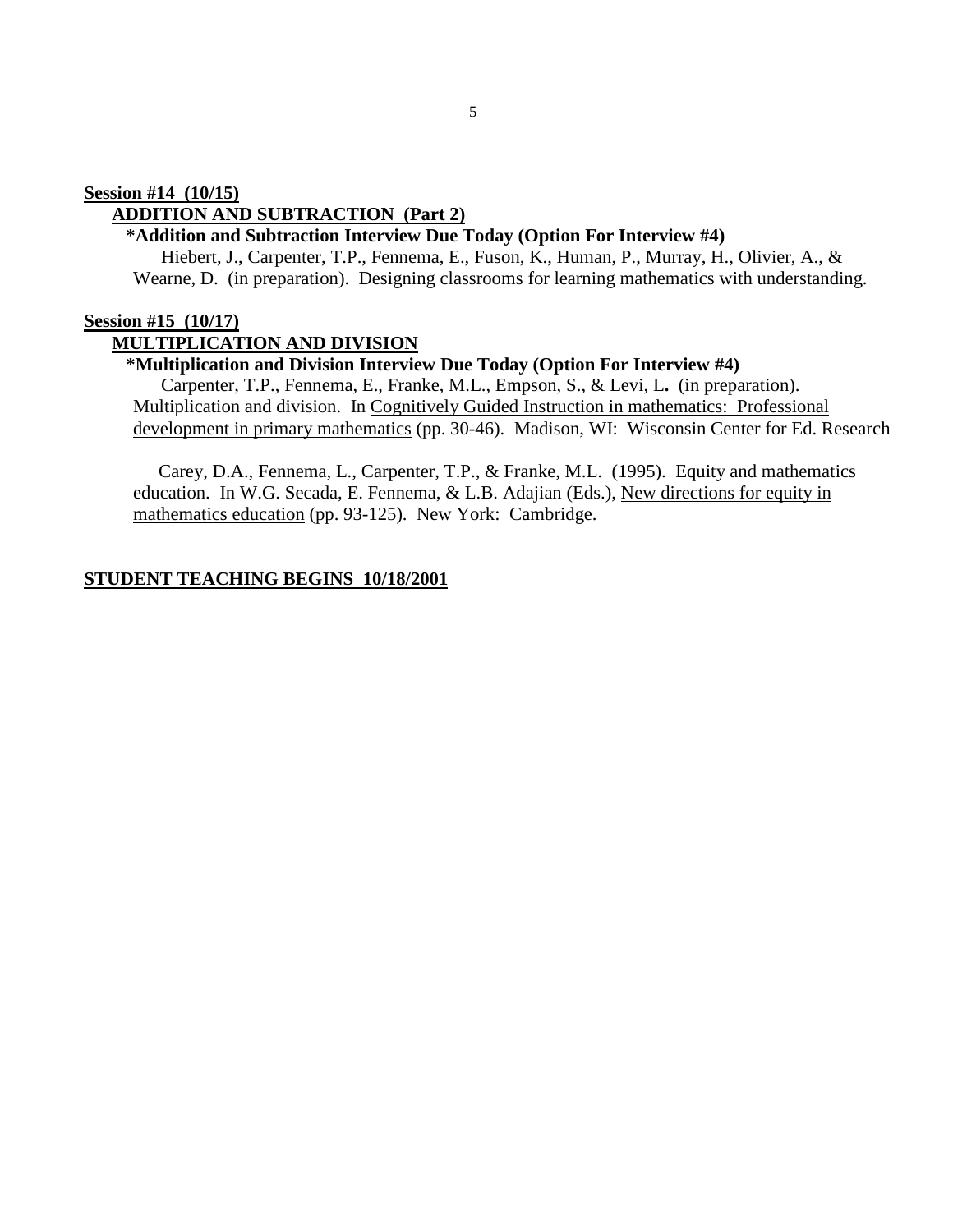# **STUDENT INTERVIEWING GUIDLINES**

EDMS 543 -- Fall 2001

These assignments are designed to give you an opportunity to focus on a single child's thinking about mathematics. It will also help you to improve your use of inquiry for assessment purposes and to better understand elementary level students with different understandings.

I recommend that you have a partner for interviewing. A partner would be especially helpful for note-taking and additional insights into the child's thinking. As a pair, you would interview one child. Each person would then be responsible for writing up his/her own follow-up reflection. Papers should be submitted together, along with the student work (no names on the work, please).

Interviews will be directed toward primary (K-2) or upper elementary (3-5) students. Therefore, if possible, students who are observing/student teaching in a K-2 classroom might want to pair with a student observing/ student teaching in a 3-5 classroom.

# **Prior to the interview**

- You should arrange with a teacher (or parent of a child you know) to interview one child for 20-30 minutes in a quiet place outside of the classroom, if possible.
- Ask the teacher what manipulatives the child has experience using and see if it is possible to have these materials available during the interview. Minimally, you will want paper and pencil and some type of concrete material for counting.
- Develop a list of questions you may want to use if the child is not forthcoming with a response. For example, if the child says, "I just knew it", you might respond with, "What did you think about first?" or, "If you were helping a friend, how would you explain what you did?"

# **During the interview**

Work with the child individually. Begin the interview by informing the child that you will be giving him/her a series of math problems to solve and that you are interested in his/her thinking process and in the strategies s/he uses to solve these problems. Tell the child that s/he can solve the problems in any way s/he wants. Introduce the child to the manipulatives available.

Orally provide the child with the problems you received from class and provide him/her with sufficient time to complete each problem. You may also want to provide the child with a written copy of the problem--only give the child one written problem at a time (not the entire interview).

After the child answers each problem, you should ask a variety of questions that will help you to better understand the child's thinking and to assess his/her mathematical understanding. **You will want to note the questions you ask and the child's responses,** and it may be necessary to ask the child to wait while you are writing--it is OK to ask the child to wait. **You should not tape-record/video-tape the interview without parental permission.**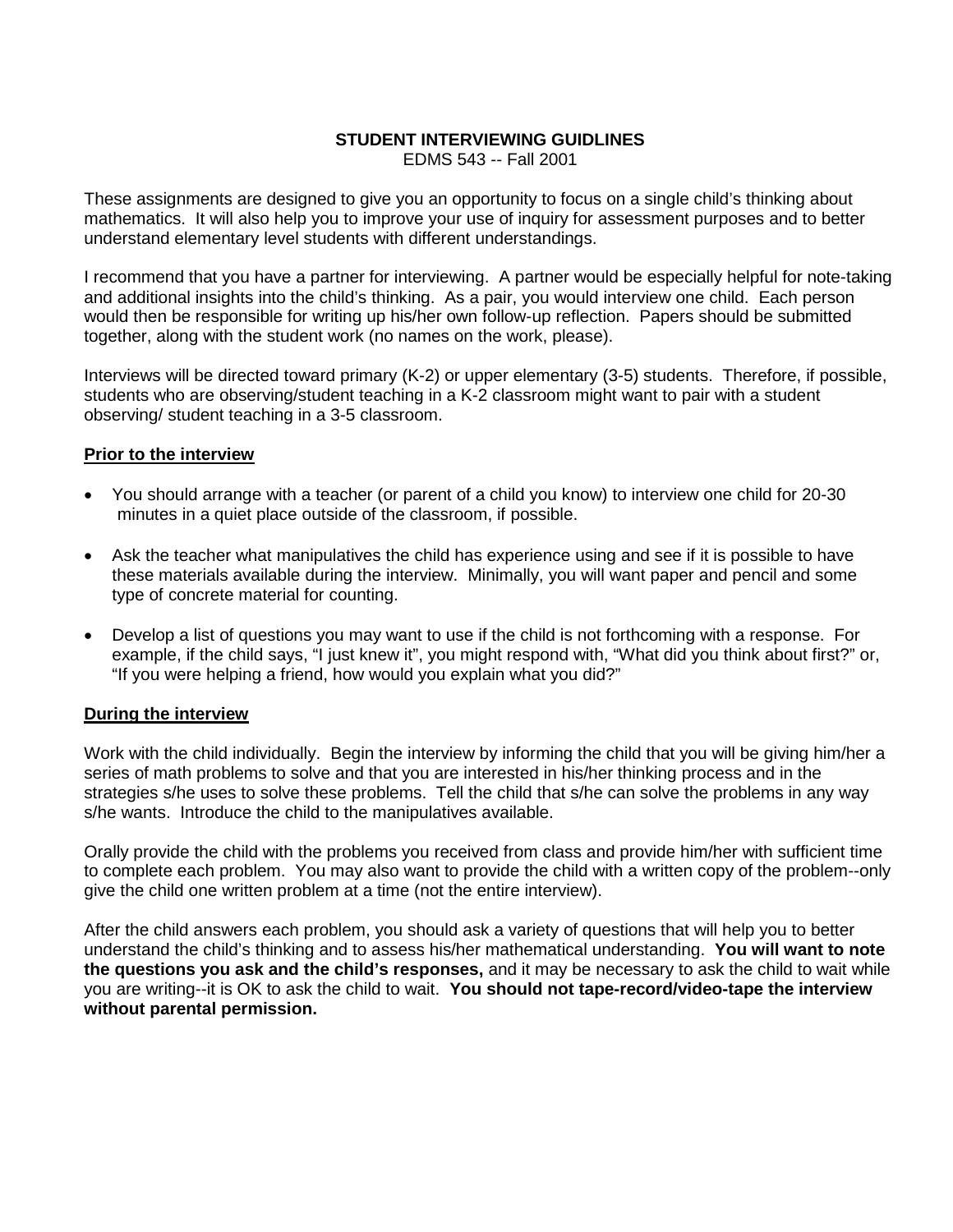# **During the interview, be sure to consider the following:**

- The best thing you can be is genuinely curious. Remember, the point of the interview is to discover how the child thinks--**NOT** to guide the child to the correct answer.
- Be careful to respond similarly to correct and incorrect answers. Be curious about all solution strategies-not just the ones leading to incorrect solutions.
- Your primary role is to listen. Make sure you allow enough "wait time"--children need time to think before answering.
- Make sure the child feels comfortable during the entire interview. If the child clearly cannot answer a problem, move on to the next problem. If you feel that the child is really struggling and frustrated, you you may want to end the interview or give the child a problem you are fairly certain s/he can solve and and then end the interview. If you end an interview early, be sure to discuss your reasoning in your write-up.

# **After the interview**

You (and your partner) should each write a reflection (no more than two pages) that includes a clear discussion on each of the following two bulleted points: **NOTE: PLEASE ANSWER THESE QUESTIONS THOROUGHLY!! FULL CREDIT WILL NOT BE GIVEN UNLESS BOTH QUESTIONS ARE ADDRESSED!!**

- What specifically did you learn about this child's mathematical understanding? Here you will want to make claims about the mathematics your student understands or doesn't understand. I am looking for more of an explanation than just your student could or couldn't solve a particular problem.
- What specifically might you do for this child if you were his/her teacher? Here you might want to include discussions about such issues as curriculum, instructional strategies, etc.

# **Grading:**

Each interview will be graded according to a 5-point scoring rubric. **The course packet will detail the grading criteria**. Specifically, I will be looking for nicely written papers that clearly and specifically express what you learned about:

1) the child's current mathematical understanding in regards to the interview content area problems and

2) what you would do next for this child if you were his/her teacher (again be specific here). For example, you might recognize that this student lacks a conceptual understanding of multiplication--so as this child's teacher, you might want to pose meaningful problems related to multiplication, etc. It would be helpful to include a few examples of these meaningful problems.

**\*NOTE:** When you turn in your write-up, you should also **include the child's written work** (if it exists) with the child's name removed. If it does not exist , please explain why.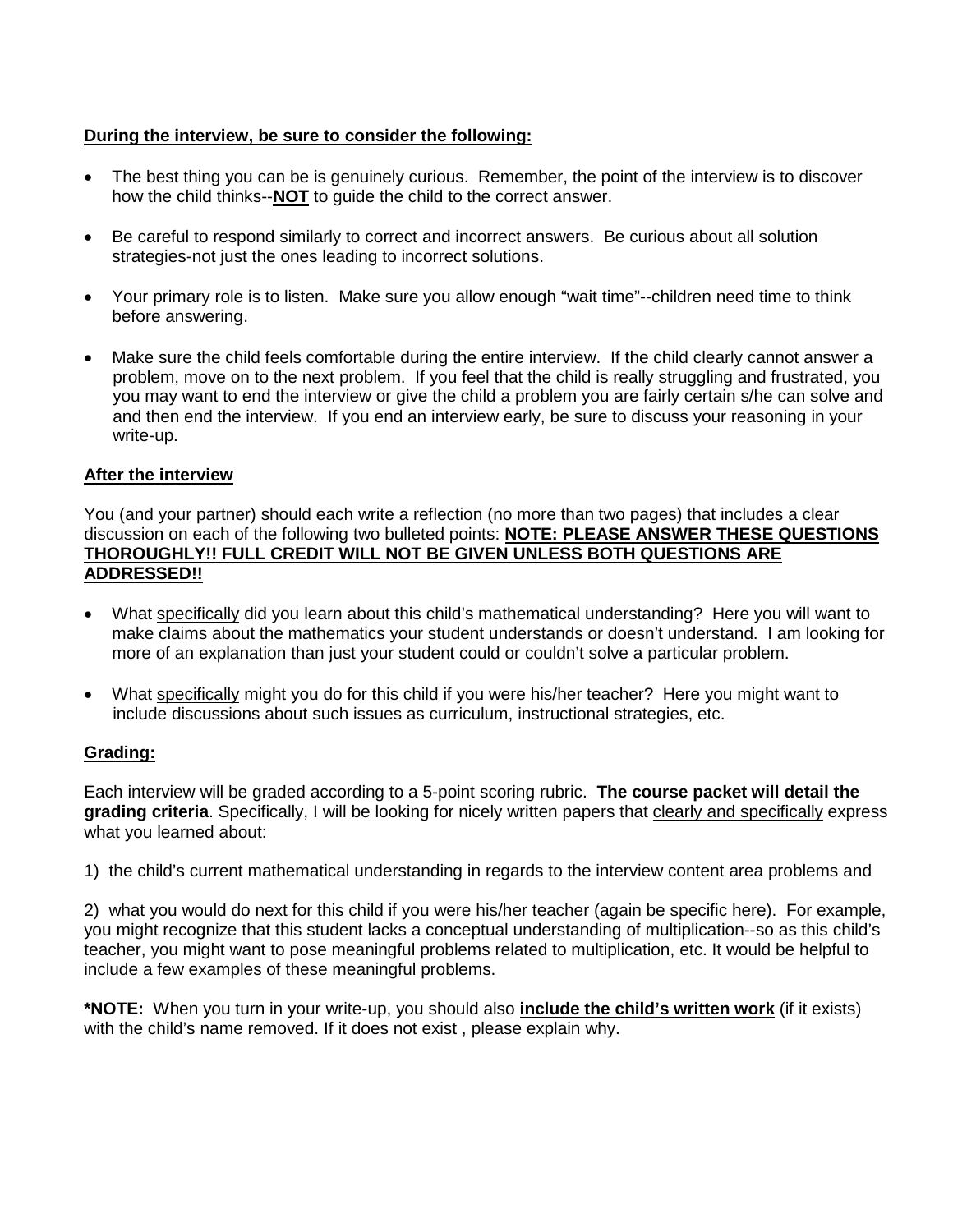# **CLASSROOM PRESENTATIONS**

EDMS 543 (Fall 2001)

Students will participate in the design, construction, and presentation of a reform-minded mathematical activity. Students will work in small groups of approximately three individuals on a particular mathematical topic. This activity should be designed for use in a classroom with students from grades K-8 (your choice). The purpose of this activity is to help you learn how to design reform-minded mathematical lessons, learn where to find mathematical resources, provide you with an opportunity to practice teaching mathematics, and to help you build a mathematical resource file you can use when you teach. Your group might consider creating an integrated lesson that incorporates different content areas such as literature, social studies, etc.

When planning your activity, you should try to be **CREATIVE** while effectively incorporating the key components of the reform ideas into the activity. **Warning:** Be careful not to lose sight of the mathematical issues in your fun activity!

# Plan of Action:

Your group should:

- Decide on a specific mathematical objective (options for topics will be given in class-Session #2) you want your students to learn
- Find an equitable way to divide up the work load so that everyone participates fully in the design and implementation of your activity. At the conclusion of your activity, you will each be asked to evaluate each group member's participation and contribution. In addition, your cohorts will assess your activity and make recommendations and comments on a scoring template.
- Investigate what information is available that relates to your topic. For example, you might begin by investigating what the National Council of Teachers of Mathematics (NCTM) *Teaching Children Mathematics* or *Arithmetic Teacher* journals can offer in the way of providing you with suggestions. The CSUSM library carries *Teaching Children Mathematics* (look under the "mathematics" section of the journals rather than education). You can also get ideas from your master teacher, the San Diego County Office of Education, the WWW, teacher supply stores, and of course from me. The NCTM also has numerous publications that would be helpful to you as you design your activity.

• Be certain that your activity does not lose sight of your mathematical objective. You should ask yourself,

"What will students learn from this activity?" Furthermore, your lessons **must** be in line with the *NCTM's Principles and Standards for School Mathematics* and the *California Content Standards* documents. (You certainly want to make good use of these documents when you design you lessons. As future educators, all your mathematics lessons must align with these standards.)

• You will be required to meet with me at least two weeks prior to the date of your presentation (this is not to say that you can only meet once!). One of the primary purposes of this activity is to provide me with an opportunity to work with each of you on a more individual basis so that I can help you learn to design

 effective mathematical activities. Please feel free to discuss ideas with me at any time (I will be happy to provide you with ideas/suggestions after your have thought about the ideas on your own). I will expect you to have prepared ideas for your presentation and to show me the resources you have identified for your packet.

• Each group will present their activity to the class which should last no more than 40 minutes including closure. You will want to rehearse your activity in advance so that you might modify your presentation based on what you learn and to then try out your ideas on students at that grade level to be certain that it is grade appropriate. Furthermore, you will want to practice your activity with others so